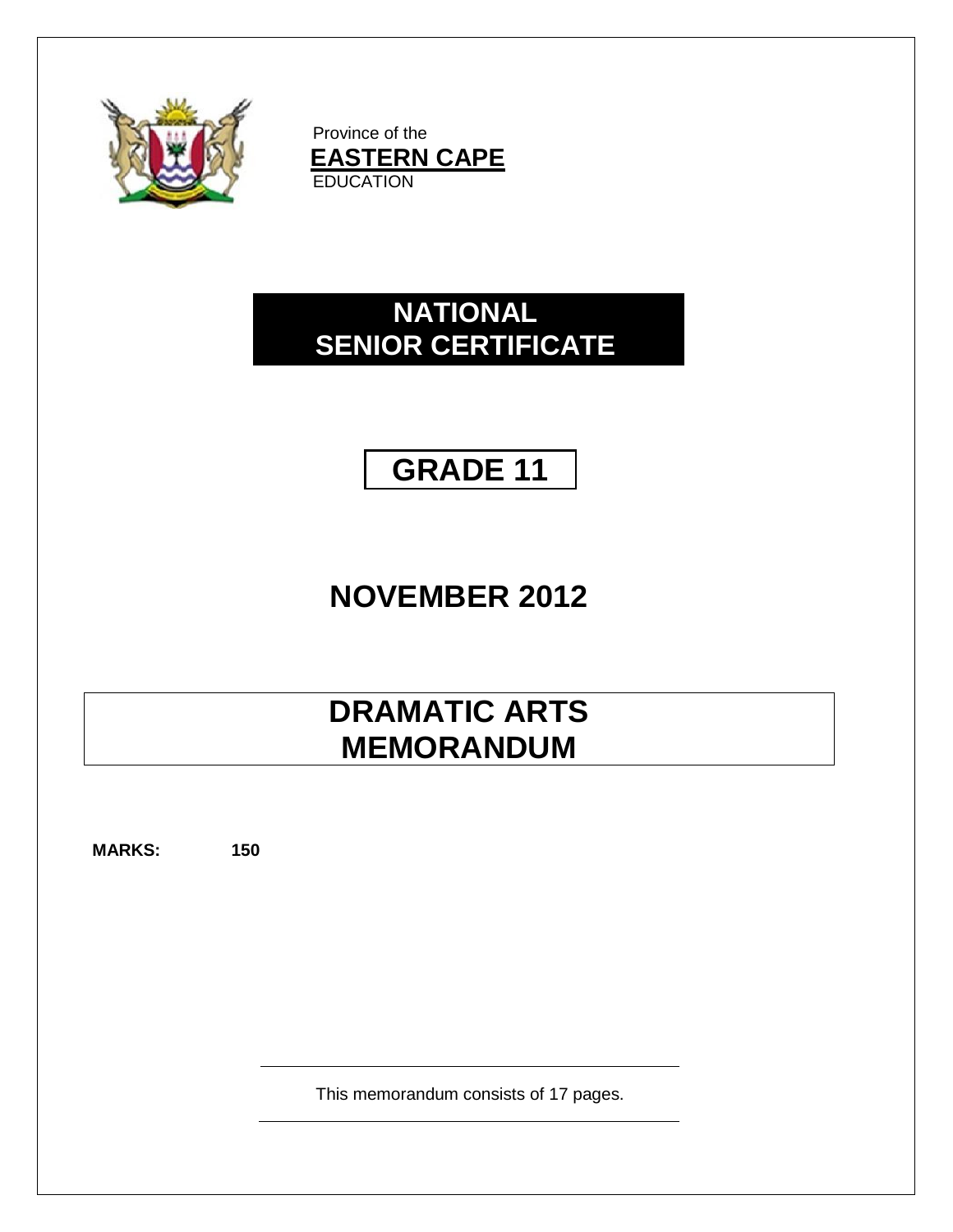# GENERAL COMMENTS FOR MARKERS:

- 1. Candidates must refer to Dramatic Arts theory and contextualising within the play studied. Full marks cannot be awarded unless the candidate shows an understanding of the theories of the subject. The answers must be discipline specific. Use the What, Why and How with pointed references to examples in the text.
- 2. The suggested answers are often beyond what most candidates at Grade 11 level can manage and should be regarded as a learning tool for markers.

# **SECTION A: COMPULSORY**

# **QUESTION 1: REALISM**

#### **MEMO**

| Focus of question | Learning outcomes |     |                 |                 | <b>Ability levels</b> |               |             |
|-------------------|-------------------|-----|-----------------|-----------------|-----------------------|---------------|-------------|
| <b>Realism</b>    | LO1               | LO2 | LO <sub>3</sub> | LO <sub>4</sub> | LOW                   | <b>MEDIUM</b> | <b>HIGH</b> |
|                   |                   |     |                 |                 |                       |               |             |
| Knowledge-        |                   |     |                 |                 | 10                    |               |             |
| <b>Analysis</b>   |                   |     |                 |                 |                       | 10            |             |
| <b>Motivation</b> |                   |     |                 |                 |                       |               | 10          |

#### Assessment Rubric

| <b>CATEGORY</b>    | <b>Mark</b> | <b>Descriptors (Evidence)</b>                                                                                                                                                                                                                                              |
|--------------------|-------------|----------------------------------------------------------------------------------------------------------------------------------------------------------------------------------------------------------------------------------------------------------------------------|
| Outstanding        | $26 - 30$   | Well organised, comprehensive and coherent, polished structure.<br>Supported by an exceptionally high level of competence to<br>process information into original interpretation and thoughtful<br>selection of facts.<br>Use a selection of relevant dramatic references. |
|                    |             | Insightful, fluent, observation and knowledge powerfully<br>expressed.                                                                                                                                                                                                     |
|                    |             | Candidate discusses the c conventions of the play and how the<br>subject matter and characters are relevant to realism                                                                                                                                                     |
|                    |             | He/She refers to specific scenes from the play and gives<br>examples of the techniques in the play.<br>The candidate shows an excellent understanding of Realism.                                                                                                          |
| <b>Meritorious</b> | $22 - 25$   | Organised, comprehensive and coherent, polished structure.<br>Supported by a medium level of competence to process<br>information into original interpretation and careful selection of<br>facts to process information.                                                   |
|                    |             | Use a selection of relevant dramatic references.<br>Insightful, fluent, observation and knowledge well expressed.<br>Candidate discusses the conventions of the play and how the<br>subject matter and characters are relevant to realism.                                 |
|                    |             | He/She refers to scenes from the play and gives examples of the<br>techniques in the play.<br>The candidate shows an understanding of Realism.                                                                                                                             |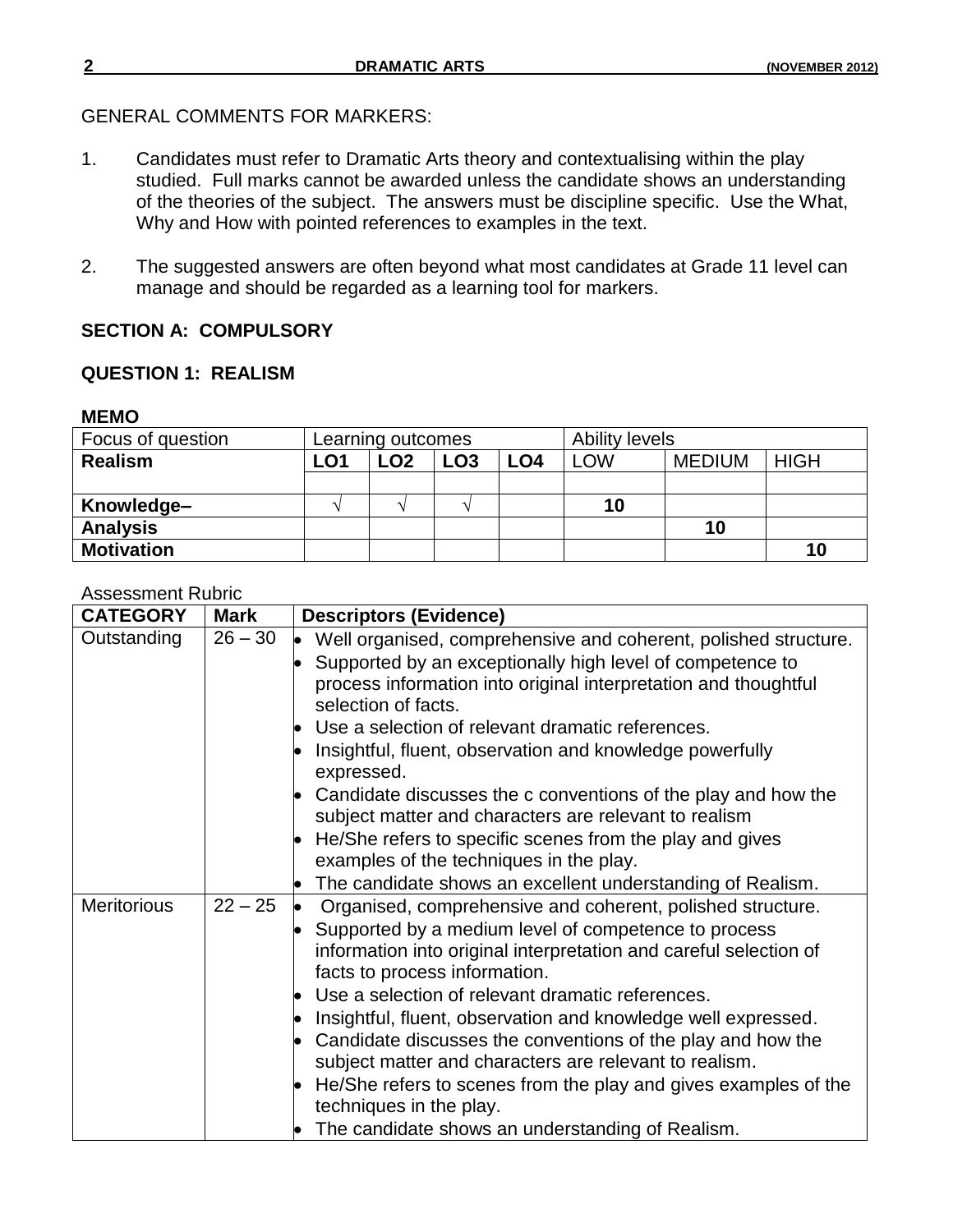| Adequate     | $15 - 24$ | $\bullet$ Adequately organised, comprehensive and coherent, unpolished<br>structure. |
|--------------|-----------|--------------------------------------------------------------------------------------|
|              |           | Supported by a low level of competence to process information                        |
|              |           | into original interpretation and careful selection of facts.                         |
|              |           | Use a selection of certain dramatic references.                                      |
|              |           | No insight, not fluent, observation and knowledge generally<br>expressed.            |
|              |           | Candidate discusses the conventions of the play and how the                          |
|              |           | subject matter and characters are relevant to realism.                               |
|              |           | He/She refers to scenes from the play and gives a few examples                       |
|              |           | of the techniques in the play.                                                       |
|              |           | The candidate shows an adequate understanding of Realism.                            |
| Moderate     | $05 - 14$ | Poorly organised, comprehensive and coherent, unpolished                             |
|              |           | structure.                                                                           |
|              |           | Supported by a low level of competence to process information                        |
|              |           | into original interpretation and only shows certain selection of                     |
|              |           | facts.                                                                               |
|              |           | Uses no selection of relevant dramatic references.                                   |
|              |           | Not fluent, little observation and no knowledge expressed.                           |
|              |           | Candidate discusses very little of the conventions of the play and                   |
|              |           | how the subject matter and characters are relevant to realism.                       |
|              |           | He/She refers to certain scenes from the play and gives some                         |
|              |           | examples of the techniques in the play.                                              |
|              |           | The candidate shows very little understanding of Realism.                            |
| Not achieved | $0 - 05$  | Not organised, comprehensive and coherent, unpolished                                |
|              |           | structure.                                                                           |
|              |           | Supported by a very low level of competence to process                               |
|              |           | information into original interpretation and thoughtful selection of                 |
|              |           | facts.                                                                               |
|              |           | Use no selection of relevant dramatic references.                                    |
|              |           | No insightful, fluent, observation and knowledge are expressed.                      |
|              |           | Candidate discusses no conventions of the play and how the                           |
|              |           | subject matter and characters are relevant to realism.                               |
|              |           | He/She refers hardly to any scenes from the play and gives no                        |
|              |           | examples of the techniques in the play.                                              |
|              |           | The candidate shows no understanding of Realism.                                     |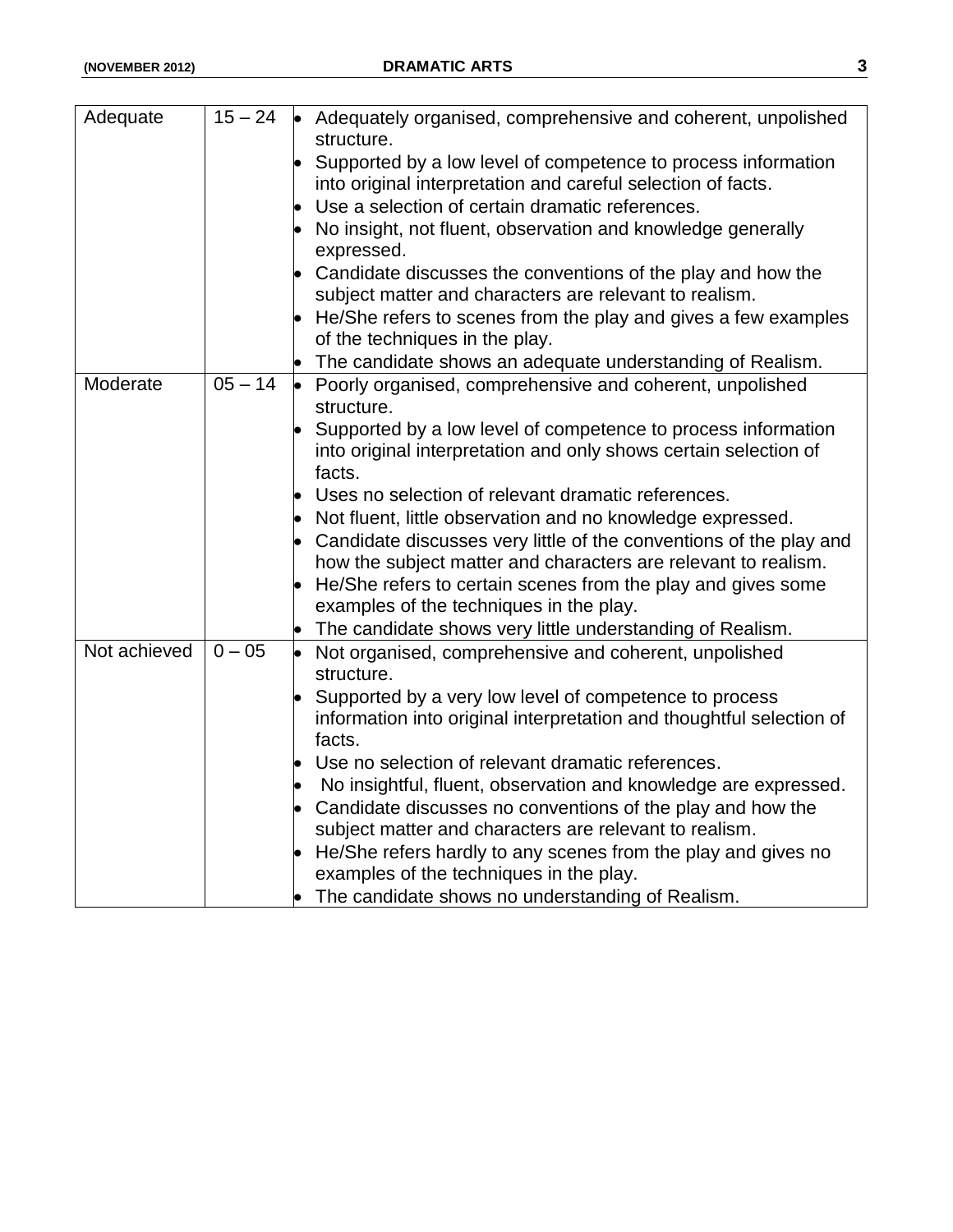#### **POSSIBLE ANSWER:**

Anton Checkhov (1860 – 1904) was almost as influential as Ibsen. Both playwrights ere interested in man"s relationships with society, but whereas Ibsen"s plays are often focused on the fate of a few individuals, Chekhov chose large groups of characters who were often on stage at the same time. They were shown in the natural context of everyday activities.

These group scenes afforded Chekhov the opportunity to recreate the sometimes random, inconsequential dialogue of real life. We often see characters speaking without receiving or even expecting to receive a response. There is almost a musical quality to the disharmony of dialogue.

Chekhov trained as a doctor and practised medicine in Moscow upon graduating. It was at this time that he began writing short stories and humorous sketches. He later settled down on a small estate outside Moscow. As landlord he provided medical care and schooling to the peasants. Being a doctor he met a wide range of people from many different walks of life. He drew on these experiences when he wrote "*Uncle Vanya"* and "*The Cherry Tree"*. Chekhov"s dramas was dramas of social change.

The subject matter of Chekhov's plays was drawn from his contemporary Russian life and shows how daily routine can shrink a man"s spirit. His characters long for happiness, but circumstances and their own personalities undermine their attempts. As the old servant in "*The Cherry Orchard"* observes at the end of the play, life just slips by as if one has never lived at all.

Chekhov"s plots highlight the sense of aimlessness that characterised the Russian aristocracy. His plays have the open, arbitrary feel of life. All violent deeds are kept off-stage, so that the action is kept in the background. What the audience witnesses are the commonplace details of everyday living. His dialogue is full of random observations, non sequiturs and juxtapositions.

Chekhov was an observer of society, and this served him well in capturing the mood without resorting to theatricality. He was the master of anti-climax, determined to capture the sense of reality rather than rely on falsely theatrical moments of melodrama.

Checkhov"s mastery lies in his careful construction of plot. Mrs Ranevsky and her brother, while devastated at the sale of their orchard, seem to be unable to do anything to prevent the sale. They are shown standing by helplessly somewhat aimlessly accepting their fate. Likewise, Lopkhin who buys the estate is not shown as the villain who swoops down on them. He only buys it at the last moment, after he has tried hard to keep it in the hands of the hereditary owners. With Chekhov we never feel manipulated towards a specific outcome.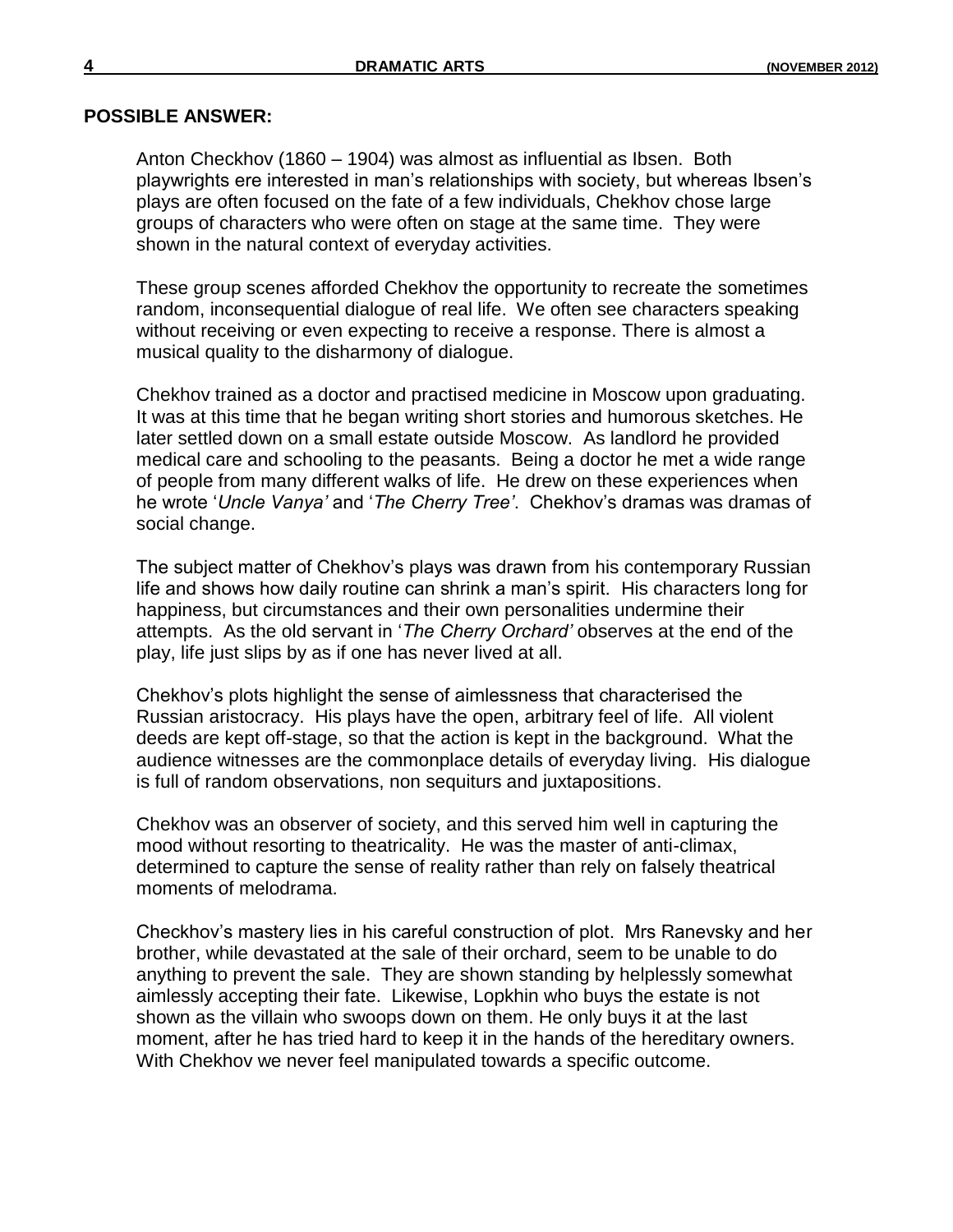Chekhov"s ability to create moods is especially evident at the beginning of Act 2. The characters are grouped together in open country. A rundown chapel and some old tombstones give the scene an air of decay. In the distance we see the cherry orchard and the outlines of a big town. This visually prepares us for the new, modern world encroaching on the old, decaying one.

Chekhov presents his drama of social change fairly. It tries to capture the fact that for the owners, Mrs Ranevsky and her brother, the cherry orchard is not a symbol of social and political power. It is rather a reminder of their happy childhood. On the other hand, Lopkhin fails to recognise the sentimental value the orchard may hold for the family. He sees it only as an opportunity to reverse the social order. The characters are presented as complex beings, rather than stereotypes.

The end of the play could have easily have become sentimental as we see Mrs. Ranevsky and her brother leaving the home they love. But Chekhov brilliantly balances this image with that of the old servant, Firs, forgotten by the family and thinking aloud about his seemingly pointless life. This makes us understand that the time for a new order has come.

#### The well-made play

- A clear exposition of the situation, where the initial situation was exposed to the audience.
- Careful preparation or future events. We see here the influence of Comte"s concept of cause and effect. The audience had to believe that all action was a logical development within the context of what they already knew about the characters.
- Unexpected but logical reversals in the characters" circumstances as a necessary part of the dramatic structure. The audience still had to experience the drama of the unexpected, but it had to be within the realm of the possible.
- Continuous and mounting suspense.
- An obligatory scene in which the good was seen to be rewarded and the bad punished. This convention satisfied the conservative audiences of the period.
- A logical resolution or denouement. This was the unravelling of the plot and a tying up of all the loose ends in the play. **[30]**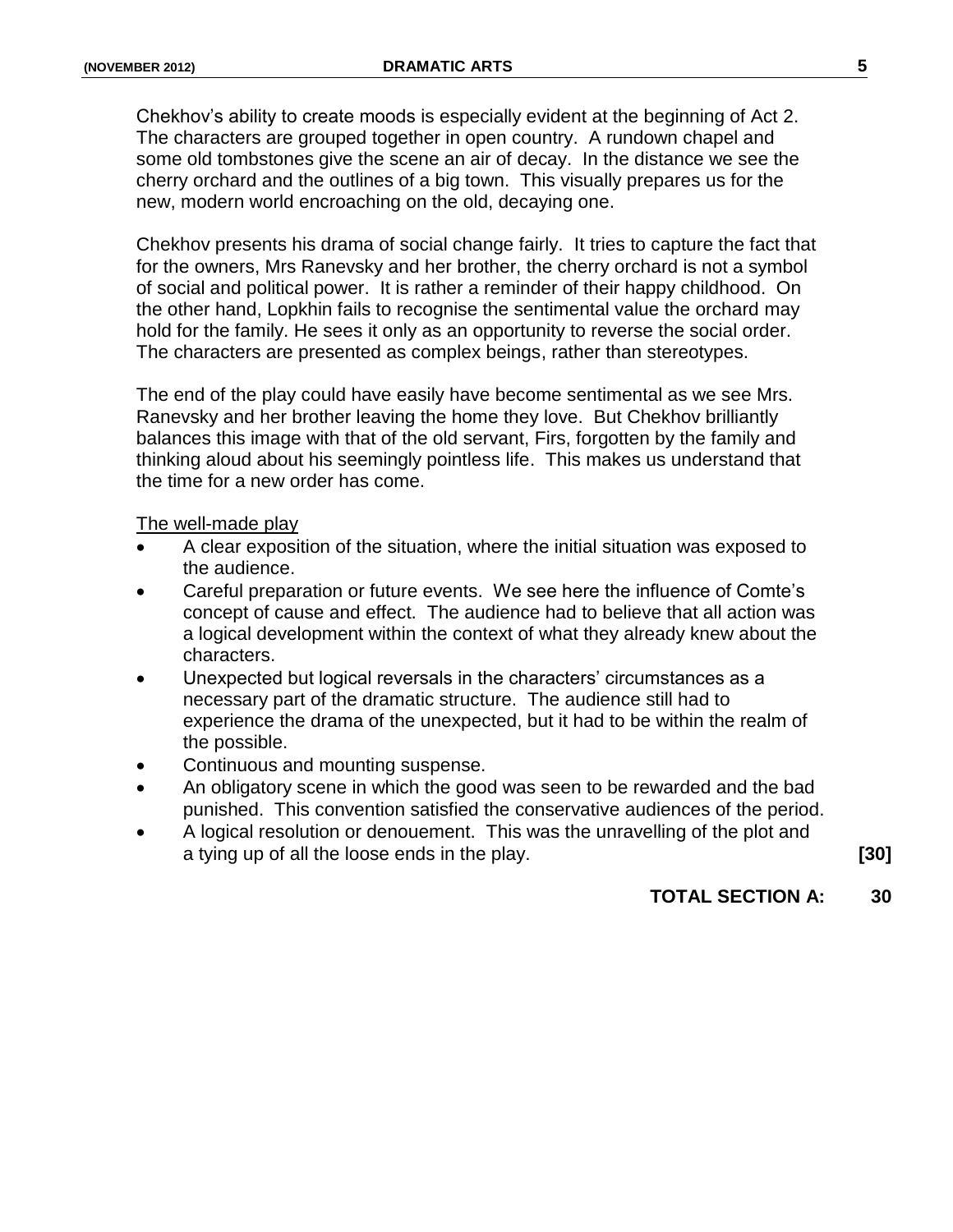# **SECTION B**

This section consists of three questions. Only TWO of the THREE questions must be answered.

# **QUESTION 2: SOUTH AFRICAN THEATRE**

# **MEMO**

| Focus of question    | Learning outcomes |     |                 |     | Ability levels |               |             |
|----------------------|-------------------|-----|-----------------|-----|----------------|---------------|-------------|
| <b>SOUTH AFRICAN</b> | LO1               | LO2 | LO <sub>3</sub> | LO4 | <b>LOW</b>     | <b>MEDIUM</b> | <b>HIGH</b> |
| <b>THEATRE</b>       |                   |     |                 |     |                |               |             |
| Knowledge            |                   |     |                 |     |                |               |             |
| <b>Application</b>   |                   |     |                 |     |                | 12            |             |
| <b>Evaluation</b>    |                   |     |                 |     |                |               | 10          |

# **POSSIBLE ANSWERS**

- 2.1 Name of any author and play relevant to South African theatre. (2)
- 
- 2.2 The two theatre genres are reconciliation theatre and protest theatre. Allocate marks for naming the specific genres and two marks for each example from the play. (6)



- 2.4 Allocate two marks to the reference where the scene fits into the play and markers should use discretion when allocating marks for the motivation on QUESTION 2.3. (5)
- 2.5 Community theatre theatre developed in a community by that community, often as an amateur (unpaid) basis, with a focus on sharing and transferring skills, developing community spirit and tackling community problems. (2)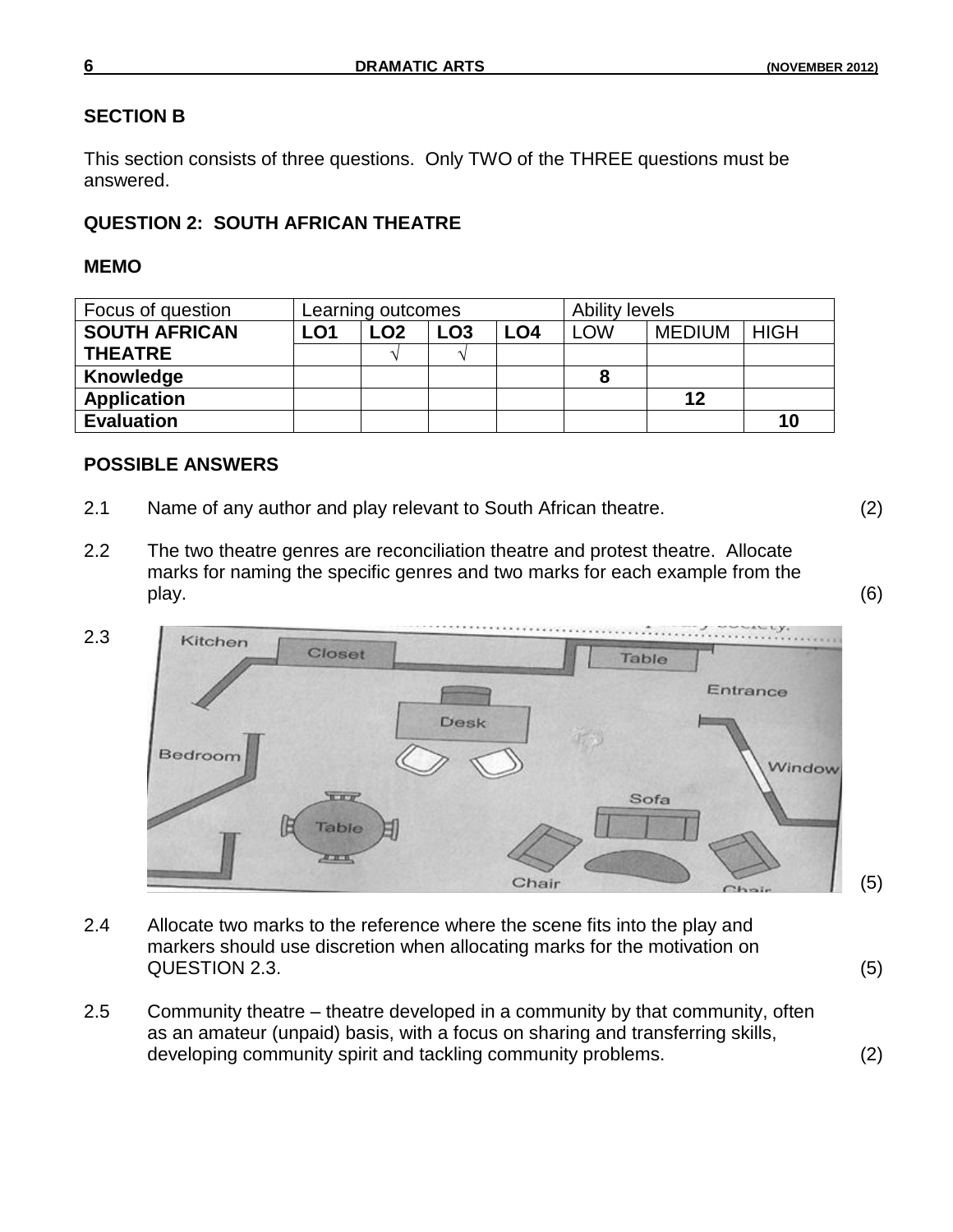#### 2.6 Allocate two marks for each.

Finding the basic idea – Write things down which you feel affects you the most both in your family and community. These can be positive or negative but must have a strong impact on your life. After this, a brainstorm can be created and a group decision made. Once a basic idea has been proposed it needs to be made more specific. The topic then needs to be stated as a proposition – one that can be argued.

Research – Once you have decided on your basic proposition basic research needs to be done for the play. This research could take place through many different forms; everyday life and events, libraries, internet, reading, interviewing people or drawing on individual experiences.

Improvising material – Must decide on a basic situation which sums up the proposition and choose a few key characters. Each cast member will take on one of these characters and tell the story from their point of view. The group takes notes and looks for points of conflict within the various stories. A scene can then be improvised with conflict and the group will discuss improvements in dramatic tension, character development and possible plot direction. The scene is then repeated to create a beginning, middle and an end. Appropriate styles such as protest theatre, township musical theatre, satire, realism, physical and poor theatre, pantomime etc. Theatrical devices can be used including, asides, solo or group narration, physical storytelling, mime, symbolism, physical storytelling, monologues, songs, dance, freeze-frame, slow motion, puppets, poetry and rituals. A scribe will write each scene or use a tape recorders/video camera.

Ordering the material – Go back to the original proposition and measure each scene against it. The plot should have six basic action points. Look at how it is arranged, how will the audience react and will they remain engaged, and does it create tension and impact.

Rehearsing and developing the style – Cast the play, ensuring that each member of the cast has a role in the production. Delegate organisational roles such as stage-manager etc. Rehearse the play continually, looking at where any improvements can be made. These areas may include; discovering the subtext, exploring relationships, building the tension and pace etc. Could do certain games or activities that relate to the specific scene that is being rehearsed. Consider all the elements; characterisation, relationships and ensemble work, style, space and blocking, set and props, costumes and make-up and lighting and sound. All technical elements can be found, improvised or created by the actors. If the performance is being shown to an outside audience, develop marketing techniques. (10)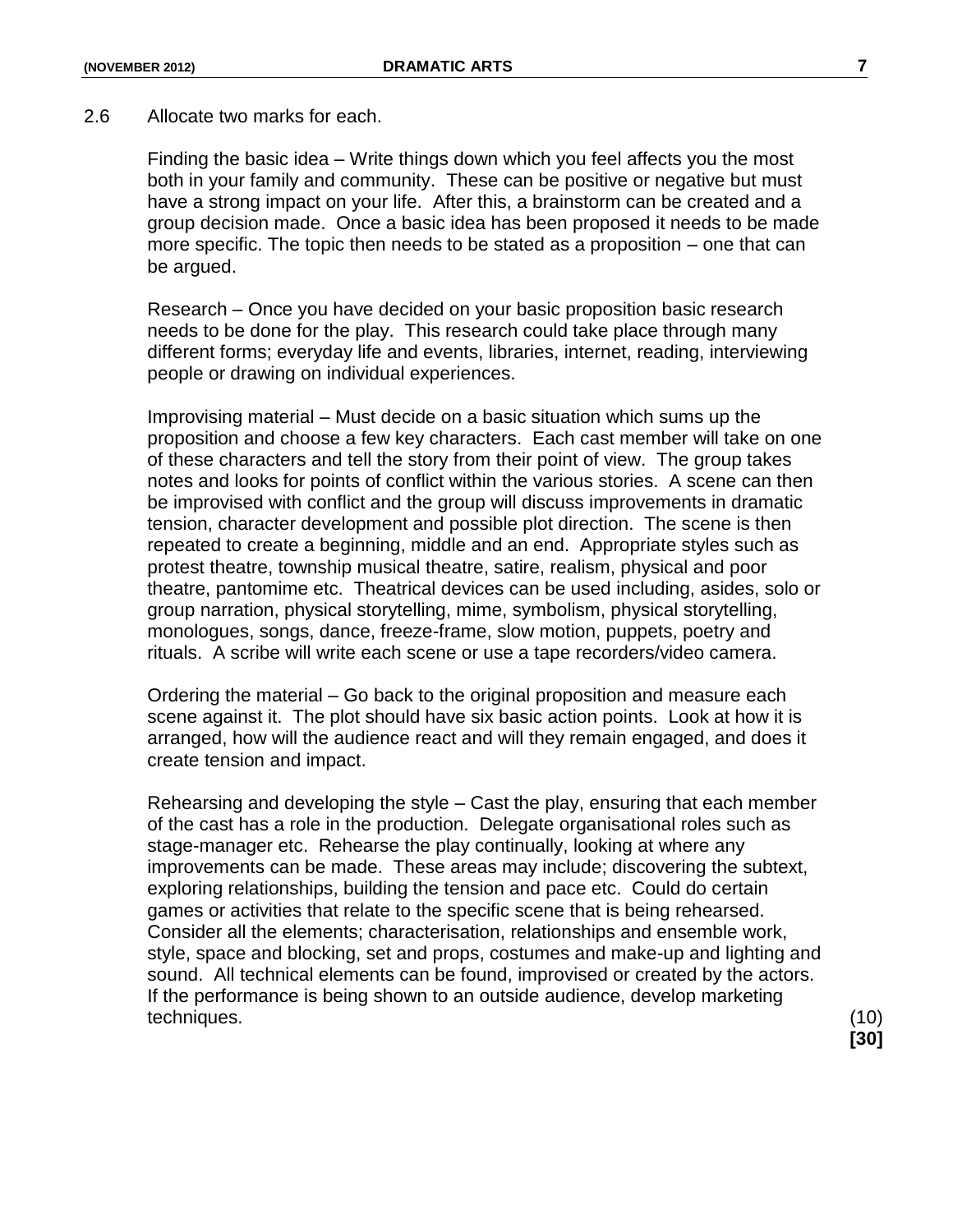#### **QUESTION 3: ELIZABETHAN THEATRE**

#### **MEMO**

| Focus of question          | Learning outcomes |                 |     | Ability levels |            |               |             |
|----------------------------|-------------------|-----------------|-----|----------------|------------|---------------|-------------|
| <b>Elizabethan theatre</b> | LO1               | LO <sub>2</sub> | ∟O3 | LO4            | <b>LOW</b> | <b>MEDIUM</b> | <b>HIGH</b> |
|                            |                   |                 |     |                |            |               |             |
| <b>Application</b>         |                   |                 |     |                |            |               |             |
| <b>Analysis</b>            |                   |                 |     |                |            | 12            |             |
| Knowledge                  |                   |                 |     |                |            |               | 10          |

#### **POSSIBLE ANSWERS**

3.1 Name of any author and play relevant to Elizabethan Theatre. (2)

3.2 Allocate two marks for each.

Comedies – Shakespeare along with other Elizabethan playwrights were greatly influenced by the medieval period, as tales of romance and courtly love led to the development of the romantic comedy, which Shakespeare used for *"Twelfth Night"* and "*As you Like it"*. They deal with people falling in love and show mistakes that can be put right to create harmony. Shakespeare's plays can be divided into three groups. "Happy comedies" which involves misunderstandings, romance and mistaken identities such as "*A Midsummer"s Nights" Dream*" and *"Love"s Labour*  Lost'. The 'problem' plays were more serious, combining reality and fantasy like *"Measure for Measure"* and *"Trolius and Cressida"*. The "romances" were more like fairy-tales that deal with separation and the reunion of family such as "*The Tempest"* and *"The Winter Tale"*. Shakespeare"s biggest rival was Ben Jonson whose comedies were focused upon satire and mocking human nature.

History plays – Nationalism helped to improve the popularity of the history plays. Elizabethans believed that history followed patterns that show the will of God. Shakespeare"s play *"Julius Caesar"* examines classical history but really is making comments about the society of his time. The theme of leadership and power are prevalent in these dramatic works.

Tragedies – Tragedies allowed for an examination of morality and portrayed the clash between good and evil. They usually illustrate the medieval concept of "Wheel of Fortune" showing a central character falling from a position of good fortune to one of ill fortune. Shakespeare's plays contain 'tragic heroes' who are often of high birth such as, Macbeth. The protagonist faces dilemmas which are usually self-imposed, and must deal with bad luck or results of their decisions. (6)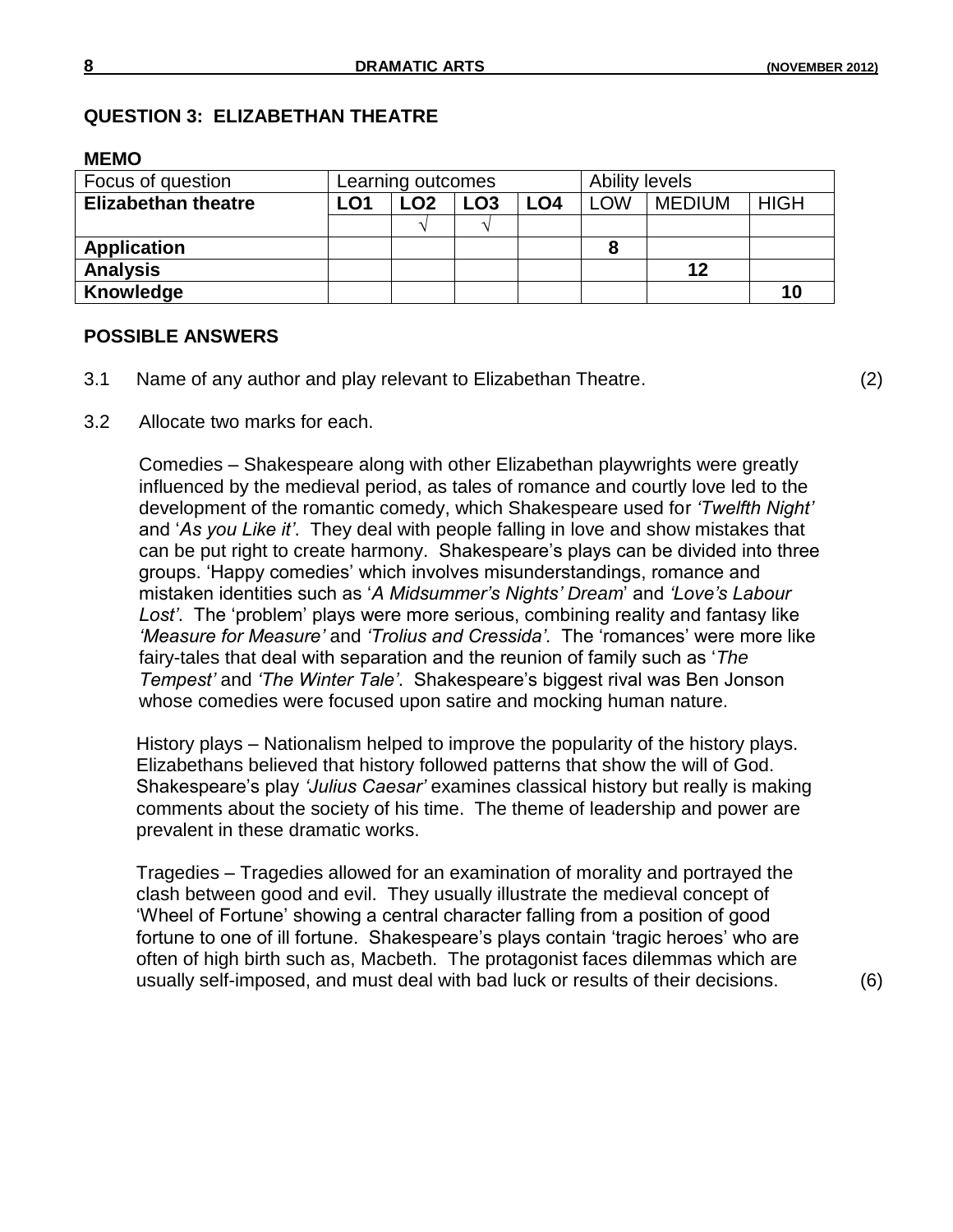



atonements. Basic sketches will also be accepted. (5)

- 3.3.2 Allocate marks for naming of the character and two marks for each motivation. (5)
	-
- 3.4 The Globe Theatre (2)
- 3.5 The actor had to be educated and able to read, as he would have to learn his words from a handwritten piece of parchment. Needed a range of performance skills such as singing, playing an instrument, sword-fighting, speaking energetic poetry and being physically fit. There were no female actors in Elizabethan times as it was seen as immoral, so males had to portray female characters.

Young boys would join companies as apprentices and they were taught how to act like women. They would play women"s roles until their voices broke or until their 20s. These young boys were used by Shakespeare to create confusion and humour and were especially used in the comedies. An example of this can be seen in "*Twelfth Night"* through the character "Viola".

(Marker to use own discretion with examples in application of this knowledge.) (10)

**[30]**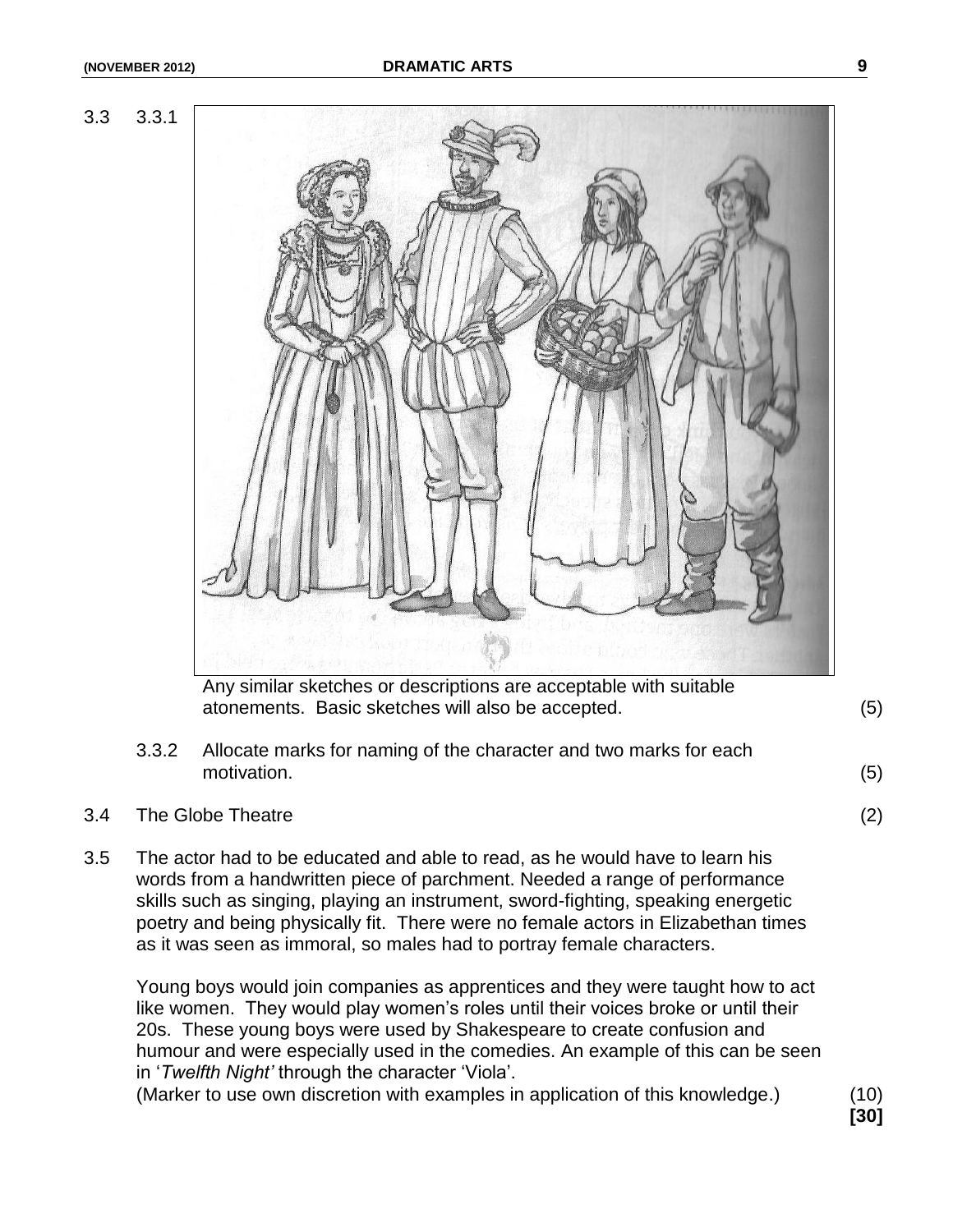## **QUESTION 4: AMERICAN THEATRE**

#### **MEMO**

| Focus of question       | Learning outcomes |                 |                 |     | Ability levels |               |             |
|-------------------------|-------------------|-----------------|-----------------|-----|----------------|---------------|-------------|
| <b>American Theatre</b> | LO1               | LO <sub>2</sub> | LO <sub>3</sub> | LO4 | <b>LOW</b>     | <b>MEDIUM</b> | <b>HIGH</b> |
|                         |                   |                 |                 |     |                |               |             |
| Application –           |                   |                 |                 |     |                | 12            |             |
| Analysis-               |                   |                 |                 |     |                |               | 10          |
| Knowledge               |                   |                 |                 |     |                |               |             |

### **POSSIBLE ANSWER**

- 4.1 Name of any author and play relevant to American theatre. (2)
- 4.2 The American Dream This is a belief that there are limitless opportunities in America. Everyone is free and equal, no-one is oppressed and starving and nothing can stop a person of ability, who is willing to work hard to improve his position in life. Playwrights such as Thornton Wilder with *"Our Town"* create an ideal and nostalgic image of rural America in their plays, reflecting the American Dream.

Other playwrights have used theatre to attack the notion of the American Dream, revealing it to be a hoax. Some plays reveal how black, Spanish immigrants and native Americans are vulnerable within society and not on the same level as white Americans. There are also plays that show how difficult it is for anyone to achieve and sustain the American Dream. (6)

4.3 4.3.1



Any basic sketch is acceptable with explanation of the design. Name the character and play and motivate the design. (5)

4.3.2 Allocate marks for naming each character with motivation – two marks each. (5)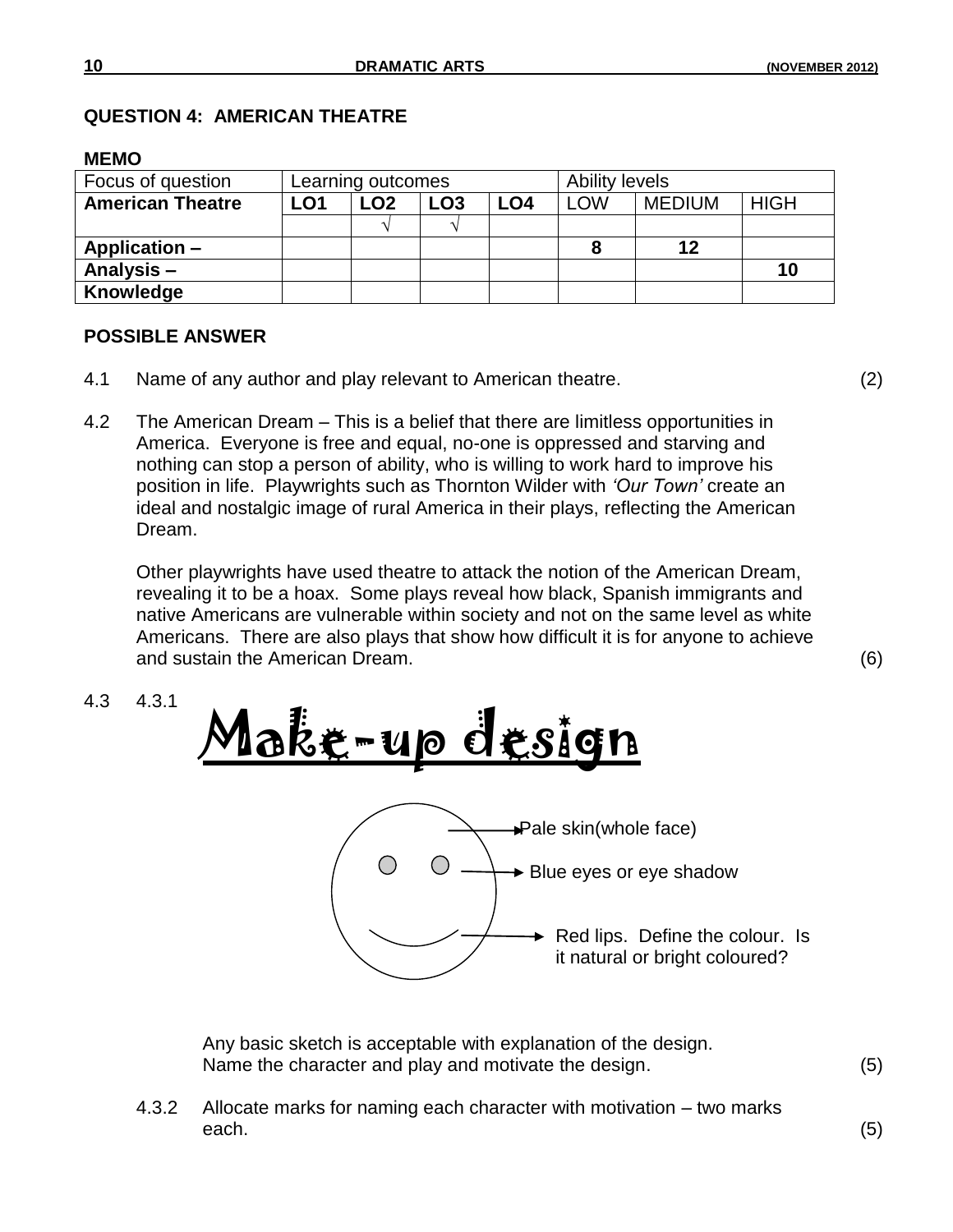4.4 Traditional American Musical – also sometimes knows as "musical comedy". A musical theatre piece which has a storyline and certain key features, such as principal and supporting characters, a chorus, visual spectacle and catch music with choreography. (2) (2)

4.5 Allocate marks for each step and the application to the character.

Action – Actors must know exactly what they are doing on stage and why they are doing it. Every action must have a purpose. Character"s intention must be made clear through the action.

Magic if – Believe in the role that is being depicted on stage. Act as if they are in the situation the character is in. Believe it.

Given circumstance – To make the audience believe, you need to think about all the details that affect the scene.

The imagination – Believe in the character you are portraying on stage. This includes knowledge of the character"s achievements, history and who they are. This can be achieved by studying that particular character in detail.

Circles of attention – Ensuring you can relax and focus on the role. This is done through focusing on one small part and expanding that focus into other areas. This restricts your thoughts to the mise-en-scene, allowing you to live in the scene whilst it is being performed.

Units and objective – Break down the play into scenes and then smaller units of action.

The super-objective and the through line of action – The super objective is the main, all over objective in a play. It would be what the protagonist wishes to have achieved by the end of the play.

Emotion memory – Stanislavski believed that actors have to tap into their own experiences and emotions when creating a character. If you have to display sadness, you will need to remember something in your own life that made you sad.

Tempo-rhythm in movement – Stanislavski said that action always has movement, tempo and a specific rhythm. In performance, this means that if someone is very nervous about meeting someone new, and the other characters are calm and relaxed, then two different rhythms are created, making dramatic tension on stage.

The method of physical action – Once you have identified all the objectives and the through-lines, you have to physically work on the text. You can use improvisation to understand the role better. This provides greater depth and solidarity. (10)

**[30]**

# **TOTAL SECTION B: 60**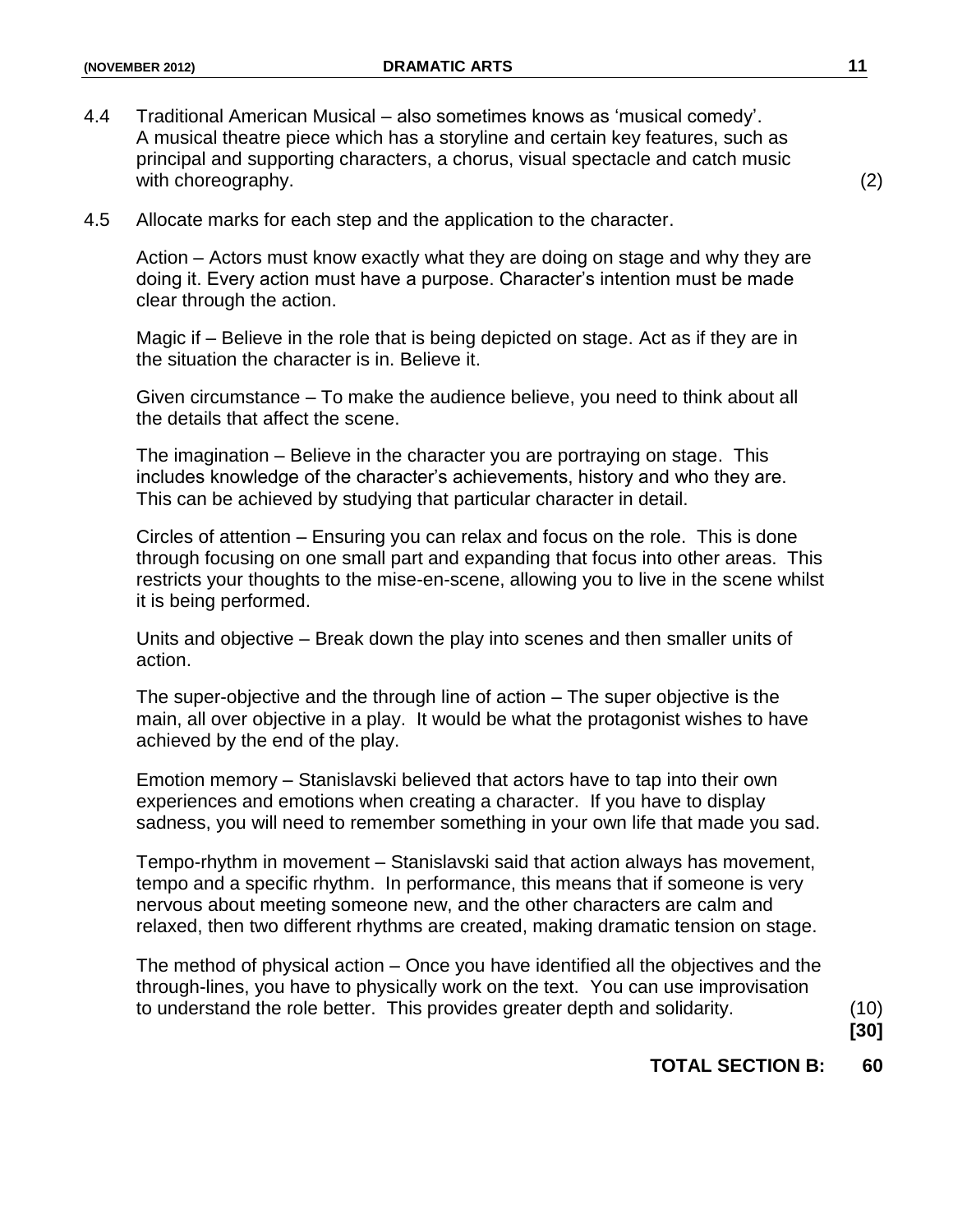**SECTION C consists of FIVE questions. QUESTIONS 5 and 6 are COMPULSORY. In QUESTION 7, 8 and 9 there is a choice between three questions. Answer TWO of the THREE.**

### **QUESTION 5: COMPULSORY**

#### **MEMO**

| Focus of question  | <b>Learning Outcomes</b> |     |                 |     | <b>Ability Levels</b> |               |             |
|--------------------|--------------------------|-----|-----------------|-----|-----------------------|---------------|-------------|
| <b>Voice</b>       | LO1                      | LO2 | LO <sub>3</sub> | ∟04 | LOW                   | <b>MEDIUM</b> | <b>HIGH</b> |
|                    |                          |     |                 |     |                       |               |             |
| Analyse            |                          |     |                 |     |                       |               |             |
| <b>Application</b> |                          |     |                 |     |                       |               |             |

#### POSSIBLE ANSWERS:

- 5.1 She is concerned, inquisitive, like a mother figure and shocked at the end. (2)
- 5.2 Truvy is her hairdresser, like a mother figure and Shelby sees her as a mentor. Shelby can confide in her. It is a friendship, as well as a professional relationship. (5)
- 5.3 She is obviously frustrated and irritated and would say it as if she is bored just stating the fact. (3)
- 5.4 *For dessert / they served an original creation called "Dago" pie./ I think that says it all./ Jackson is from a good old Southern Family with good old Southern values./ You either shoot it,/ stuff it,/ or marry it./*

For dessert ^they served an original creation called "Dago" pie.^ I think that says it all. ^Jackson is from a good old Southern Family with good old Southern values.^ You either shoot it,^ stuff it,^ or marry it. $\wedge$  (5)

**[15]**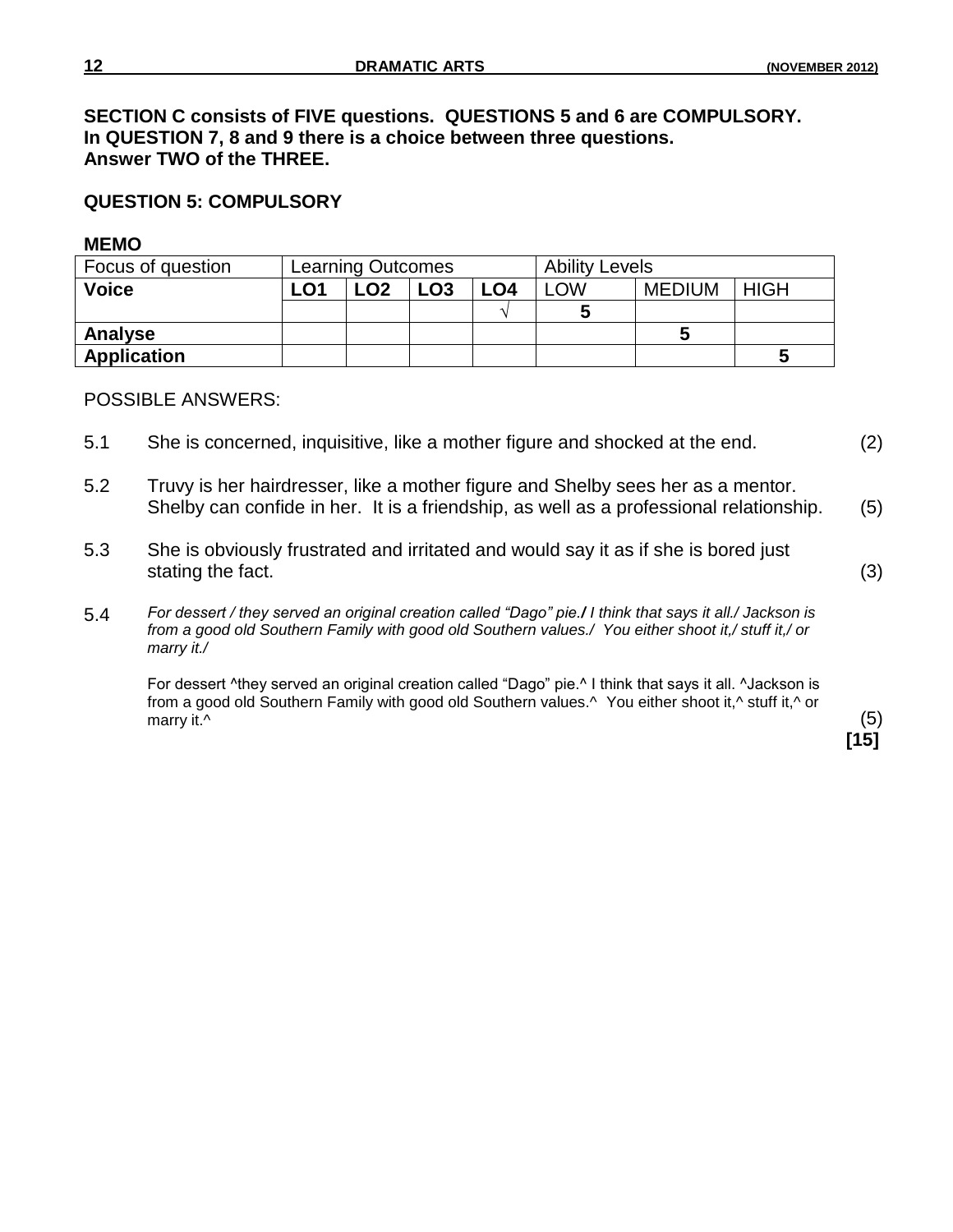# **QUESTION 6: COMPULSORY**

# **MEMO**

| Focus of question  | <b>Learning Outcomes</b> |      |     | <b>Ability Levels</b> |            |               |             |
|--------------------|--------------------------|------|-----|-----------------------|------------|---------------|-------------|
| <b>Movement</b>    | LO 1                     | ∟02∶ | LO3 | LO <sub>4</sub>       | <b>LOW</b> | <b>MEDIUM</b> | <b>HIGH</b> |
|                    |                          |      |     |                       |            |               |             |
| <b>Application</b> |                          |      |     |                       |            |               |             |
| <b>Analysis</b>    |                          |      |     |                       |            |               |             |

# **POSSIBLE ANSWERS**

| 6.1 | С                                                                                                                                                                                                                                                                                                                   | (2) |
|-----|---------------------------------------------------------------------------------------------------------------------------------------------------------------------------------------------------------------------------------------------------------------------------------------------------------------------|-----|
| 6.2 | Yes, it is a movement performance. Motivation can be his use of interactive<br>bodies and props like the wheelchair. The way the bodies are placed in the<br>photograph or any other relevant answers.                                                                                                              | (5) |
| 6.3 | Accept any creative storyline.                                                                                                                                                                                                                                                                                      | (5) |
| 6.4 | Both props are part of the storyline and are acceptable with proper motivation.<br>Props should be integrated and important to telling the story or message.<br>Everything on stage is a sign.                                                                                                                      | (3) |
| 6.5 | Select music/sound that: provides opportunity to communicate the theme,<br>relevant mood of different conflicts/aspects and opportunity to create movement<br>that can develop the theme as a performance that with relevant structure.<br>A variety of music/sound could be used to support variety and relevancy. |     |
|     | Take in consideration: space, weight, tempo, rhythm, conflicts, tensions,<br>relationships, variation and style. Select movements that would suit the<br>developmental level of the performers and would be engaging to the audience.                                                                               | (5) |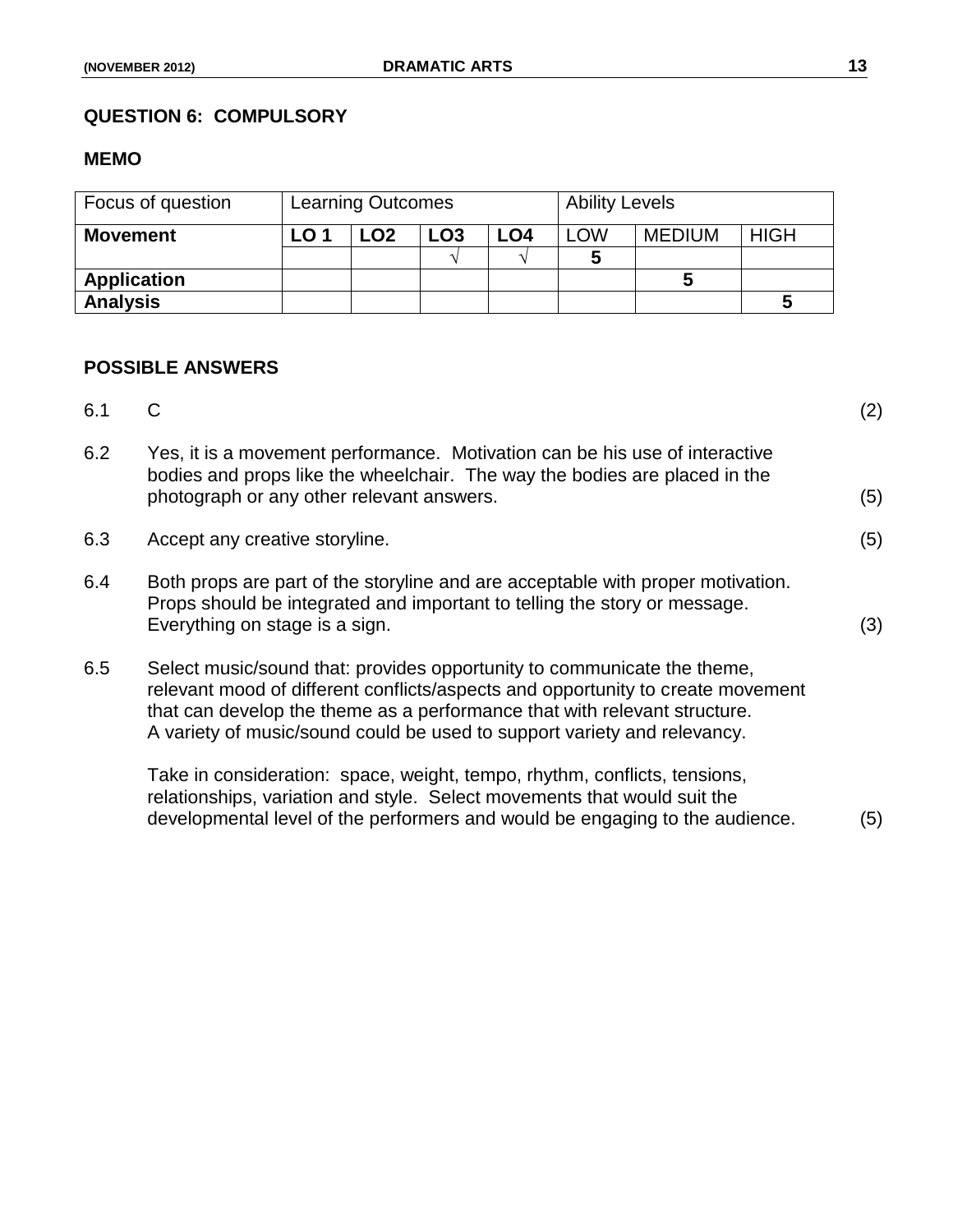# 6.6 Assessment rubric

| <b>Mark</b> |                    | <b>Description</b>                                                                                                                                                                                                                                                                                                                                                                |                |
|-------------|--------------------|-----------------------------------------------------------------------------------------------------------------------------------------------------------------------------------------------------------------------------------------------------------------------------------------------------------------------------------------------------------------------------------|----------------|
| $9 - 10$    | <b>OUTSTANDING</b> | Candidate clearly understands and can relate to the<br>performance or own experience and processes. Candidate is<br>able to construct an argument supporting the references and<br>uses concrete, specific examples of problems/<br>shortcomings/developmental needs - describe it honestly<br>without prejudice and sharp insight - identify, describe and<br>provide solutions. |                |
| $7 - 8$     | <b>GOOD</b>        | Candidate clearly understands and can relate to the<br>performance or own experience and processes. Candidate is<br>able to construct an argument supporting the references and<br>uses concrete, specific examples of<br>problems/shortcomings/developmental needs -identify,<br>describe and provide solutions.                                                                 |                |
| $5 - 6$     | <b>AVERAGE</b>     | Candidate clearly understands and can relate to the<br>performance or own experience and processes. Candidate is<br>able to construct an argument with supporting the references<br>and uses concrete, specific examples of<br>problems/shortcomings/developmental needs - and can<br>partially identify, describe and provide solutions.                                         |                |
| $3 - 4$     | <b>FAIR</b>        | Candidate only provide certain examples or references but can<br>barely describe the relation of the process. Candidate is able<br>to provide examples of problems/shortcomings/developmental<br>needs – and can partially identify, describe and provide<br>solutions.                                                                                                           |                |
| $0 - 2$     | <b>WEAK</b>        | Candidate only provide basic descriptions of problems/<br>shortcomings/developmental needs and finds it difficult to, or<br>provides no solutions.                                                                                                                                                                                                                                | (10)<br>$[30]$ |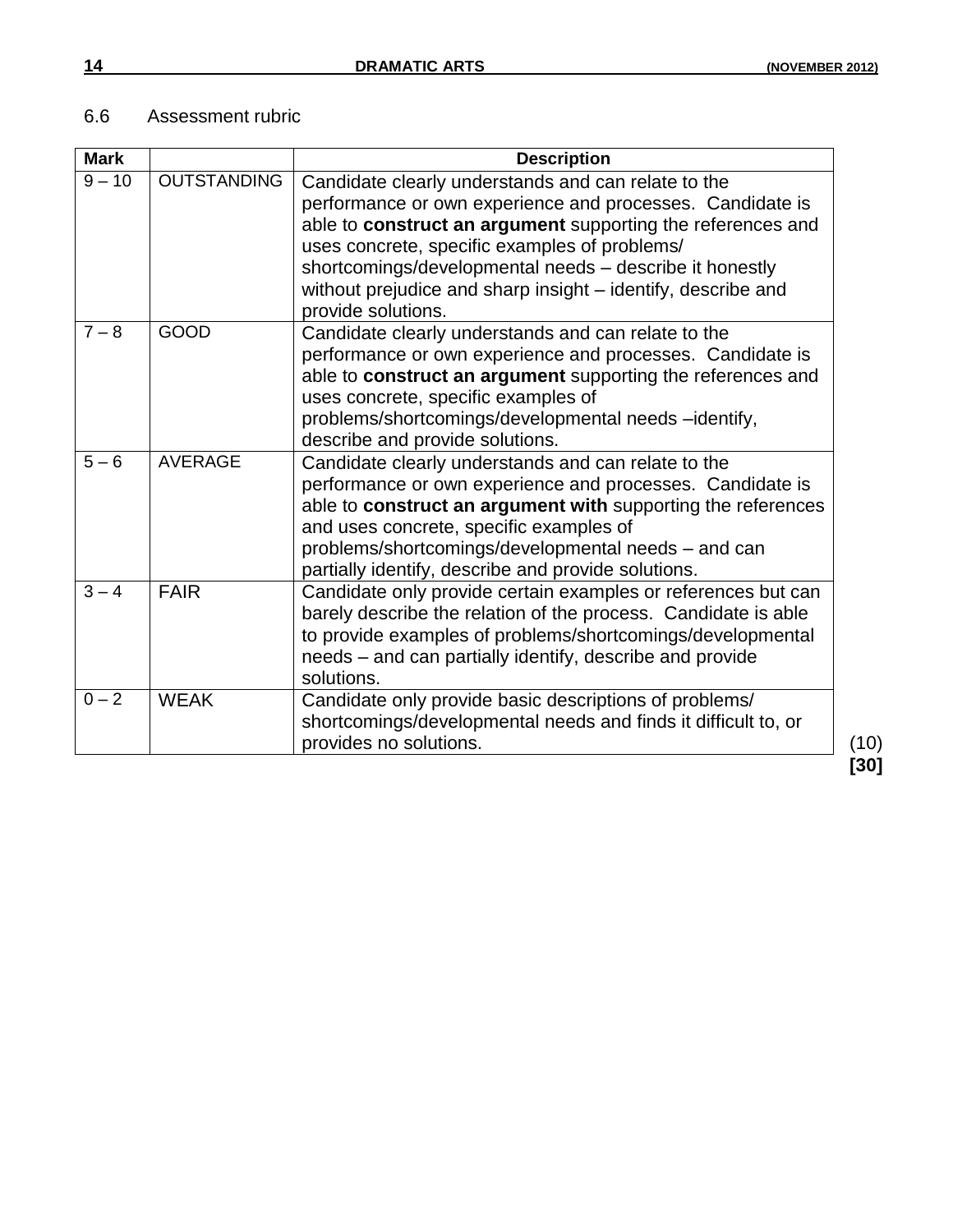# **In QUESTIONS 7, 8 and 9 there is a choice between three questions. ONE of the three must be answered.**

# **QUESTION 7: LIVE PERFORMANCE**

# **MEMO**

| Focus of question       | <b>Learning Outcomes</b> |     |                 | <b>Ability Levels</b> |            |               |             |
|-------------------------|--------------------------|-----|-----------------|-----------------------|------------|---------------|-------------|
| <b>Live Performance</b> | LO <sub>1</sub>          | LO2 | LO <sub>3</sub> | LO4                   | <b>LOW</b> | <b>MEDIUM</b> | <b>HIGH</b> |
|                         |                          |     |                 |                       | 5          |               |             |
| <b>Application</b>      |                          |     |                 |                       |            |               |             |
| <b>Analysis</b>         |                          |     |                 |                       |            |               |             |

| <b>Mark</b> |                  | <b>Description</b>                                                                                                                                       |
|-------------|------------------|----------------------------------------------------------------------------------------------------------------------------------------------------------|
| $14 - 15$   | <b>EXCELLENT</b> | Candidate clearly understands and can relate to the<br>performance or own experience and processes. Candidate is                                         |
|             |                  | able to construct an argument supporting the references and                                                                                              |
|             |                  | uses concrete, specific examples of actors 'playing at being'                                                                                            |
|             |                  | characters and the message conveyed to the audience.                                                                                                     |
| $12 - 13$   | <b>GOOD</b>      | Candidate is able to connect to performance or own experience<br>and processes. Candidate is able to construct an argument                               |
|             |                  | supporting the references and uses concrete, specific examples                                                                                           |
|             |                  | of actors 'playing at being' characters and the message is not                                                                                           |
|             |                  | always conveyed to the audience.                                                                                                                         |
| $9 - 11$    | <b>AVERAGE</b>   | Candidate has examples of the performance but is not always<br>able to relate to own experience and processes. Candidate is                              |
|             |                  | not always able to construct an argument supporting the                                                                                                  |
|             |                  | references and do not use concrete, specific examples of actors<br>'playing at being' characters and the message is vaguely<br>conveyed to the audience. |
| $5 - 8$     | <b>FAIR</b>      | Candidate manages to give some example/s of references but<br>rarely is able to relate this to the processes. The message is not                         |
|             |                  | at all conveyed to the audience                                                                                                                          |
| $0 - 4$     | <b>WEAK</b>      | Candidate gives some basic descriptions of character work, but<br>lack ability to connect to references, own experience and                              |
|             |                  | processes at all. Generally makes statements that relate very                                                                                            |
|             |                  | simply to one or more of the points.                                                                                                                     |

**OR**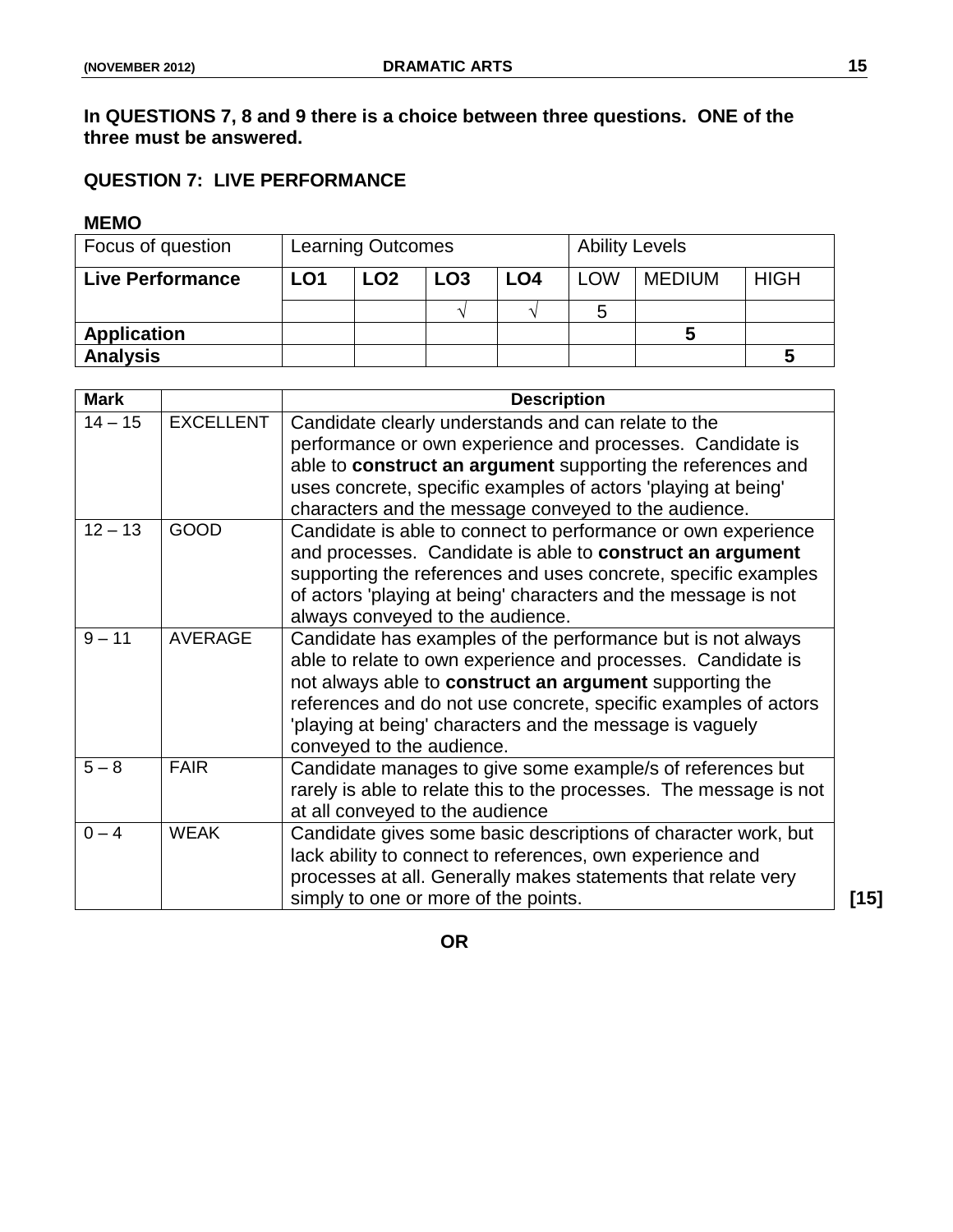# **QUESTION 8: MEDIA STUDIES**

#### **MEMO**

| Focus of question    | <b>Learning Outcomes</b> |                 |                 |     | <b>Ability Levels</b> |               |             |
|----------------------|--------------------------|-----------------|-----------------|-----|-----------------------|---------------|-------------|
| <b>Media Studies</b> | -01                      | LO <sub>2</sub> | LO <sub>3</sub> | LO4 | LOW                   | <b>MEDIUM</b> | <b>HIGH</b> |
|                      |                          |                 |                 |     |                       |               |             |
| <b>Application</b>   |                          |                 |                 |     |                       |               |             |
| <b>Analysis</b>      |                          |                 |                 |     |                       |               |             |

# **POSSIBLE ANSWER**

| <b>Mark</b> |                  | <b>Description</b>                                                                                                                                                                                                                                                                                                                                                                                                                                        |  |  |  |  |
|-------------|------------------|-----------------------------------------------------------------------------------------------------------------------------------------------------------------------------------------------------------------------------------------------------------------------------------------------------------------------------------------------------------------------------------------------------------------------------------------------------------|--|--|--|--|
| $12 - 15$   | <b>EXCELLENT</b> | Candidate is able to construction argument supporting the<br>differences in stage and film acting and uses concrete,<br>specific examples of actors 'playing at being' characters.<br>Candidate clearly understands and can relate to the film<br>theory, film texts, films or own experience. Candidate is able<br>to construct an argument supporting the truth of the film and<br>uses concrete, specific examples of actors 'becoming'<br>characters. |  |  |  |  |
| $8 - 11$    | <b>GOOD</b>      | Candidate is able to connect to at least two of the differences<br>in stage and film acting and can relate to acting in films or<br>own experience to support the truth of the statement.                                                                                                                                                                                                                                                                 |  |  |  |  |
| $7 - 10$    | <b>AVERAGE</b>   | Candidate must have some connection to the film. He/ She<br>has examples of either film or stage acting and can relate to<br>stage or films but is not always able to relate this to the films<br>message.                                                                                                                                                                                                                                                |  |  |  |  |
| $3 - 6$     | <b>FAIR</b>      | Candidate manages to give some example/s of stage and film<br>acting but is rarely able to relate this to the acting in the film.                                                                                                                                                                                                                                                                                                                         |  |  |  |  |
| $0 - 2$     | <b>WEAK</b>      | Candidate gives some basic descriptions of character work,<br>but lacks ability to connect film and stage acting but cannot<br>relate to the differences with the film and stage acting at all.<br>Generally makes comments that relate very simply to one or<br>more of the points.                                                                                                                                                                      |  |  |  |  |